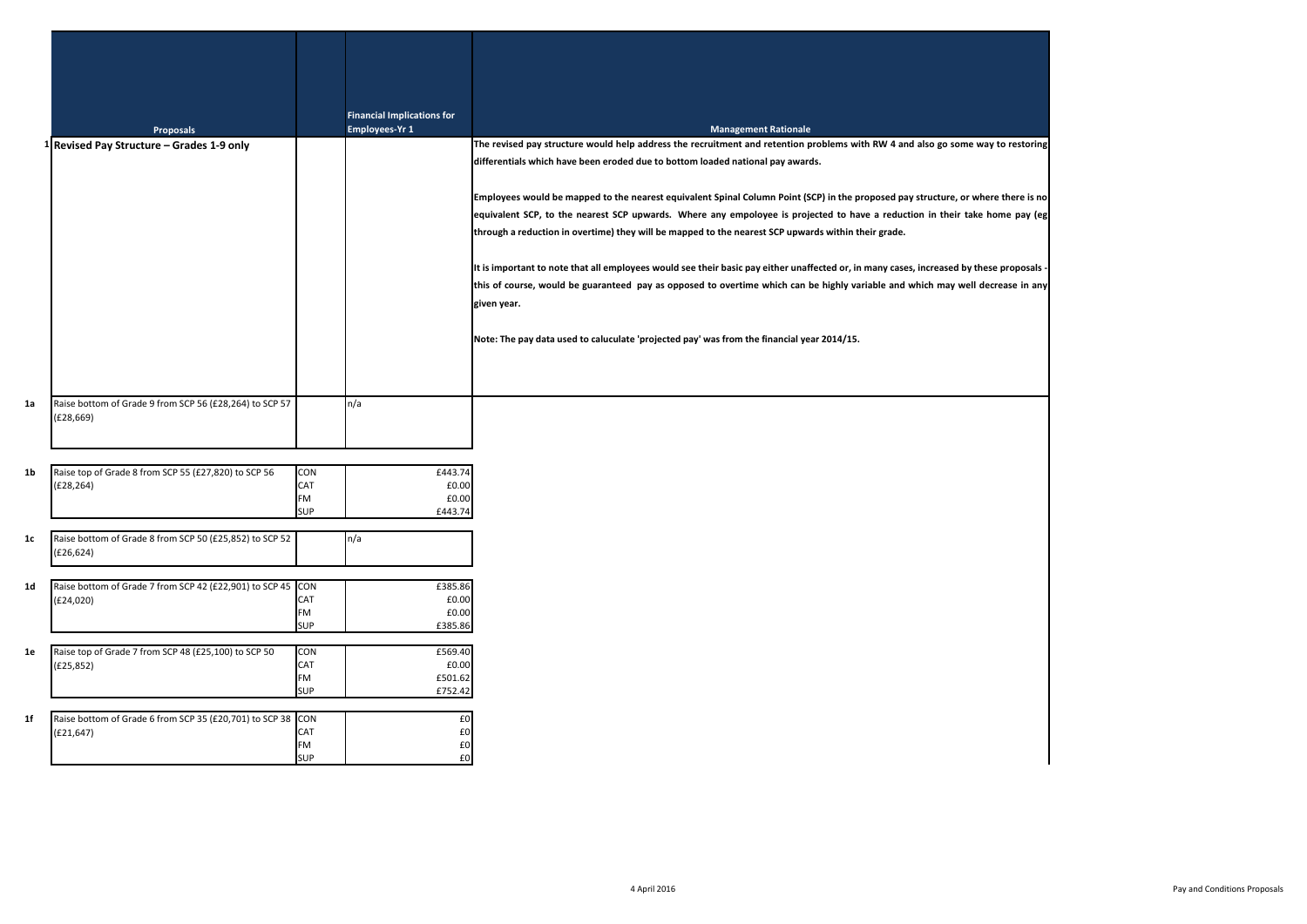|    | <b>Proposals</b>                                                          |                                       | <b>Financial Implications for</b><br><b>Employees-Yr 1</b> | <b>Management Rationale</b>                                                                                                                                                                                                                     |
|----|---------------------------------------------------------------------------|---------------------------------------|------------------------------------------------------------|-------------------------------------------------------------------------------------------------------------------------------------------------------------------------------------------------------------------------------------------------|
| 1g | Raise top of Grade 6 from SCP 41 (£22,611) to SCP 43<br>(E23, 344)        | CON<br>CAT<br>FM<br><b>SUP</b>        | £682.49<br>£582.54<br>£670.31<br>£516.68                   |                                                                                                                                                                                                                                                 |
| 1h | Raise bottom of Grade 5 from SCP 28 (£18,618) to SCP 32 CON<br>(E19, 717) | CAT<br>FM<br><b>SUP</b>               | £501.62<br>£341.01<br>£371.43<br>£0.00                     |                                                                                                                                                                                                                                                 |
| 1i | Raise top of Grade 5 from SCP 34 (£20,354) to SCP 36<br>(E20, 991)        | CON<br>CAT<br>FM<br><b>SUP</b>        | £166.09<br>£65.07<br>£356.13<br>£318.33                    |                                                                                                                                                                                                                                                 |
| 1j | Raise bottom of Grade 4 from SCP 21 (£16,765) to SCP 27 CON<br>(E18, 348) | CAT<br><b>FM</b><br><b>SUP</b>        | £1,582.02<br>£1,000.44<br>£1,582.02<br>£1,097.44           |                                                                                                                                                                                                                                                 |
| 1k | Raise top of Grade 4 from SCP 27 (£18,348) to SCP 30<br>(E19, 216)        | CON<br>CAT<br>FM<br><b>SUP</b>        | £865.31<br>£569.84<br>£307.97<br>£780.72                   |                                                                                                                                                                                                                                                 |
| 11 | Raise bottom of Grade 3 from SCP 18 (£16,071) to SCP 22 CON<br>(E17,036)  | CAT<br>FM<br><b>SUP</b>               | £155.16<br>£55.77<br>£67.75<br>£45.30                      |                                                                                                                                                                                                                                                 |
|    | 2 Raise top of Grade 3 from SCP 20 (£16,514) to SCP 24<br>(E17, 556)      | CON<br>CAT<br><b>FM</b><br><b>SUP</b> | £356.95<br>£313.15<br>£278.29<br>£417.72                   |                                                                                                                                                                                                                                                 |
|    | 3 Raise Grade 2 from single point SCP 16 (£16,071) to SCP<br>20 (£16,515) | CON<br>CAT<br><b>FM</b><br><b>SUP</b> | £430.62<br>£245.07                                         | £0.00 This would restore a differential of 3% between Grade 2 and Grade 1 i.e. following the application of the 1/4/16 pay award the Living<br>£362.24 Wage rate of £8.25 exceeded the rate of the current Grade 2 single point SCP 16 (£8.09). |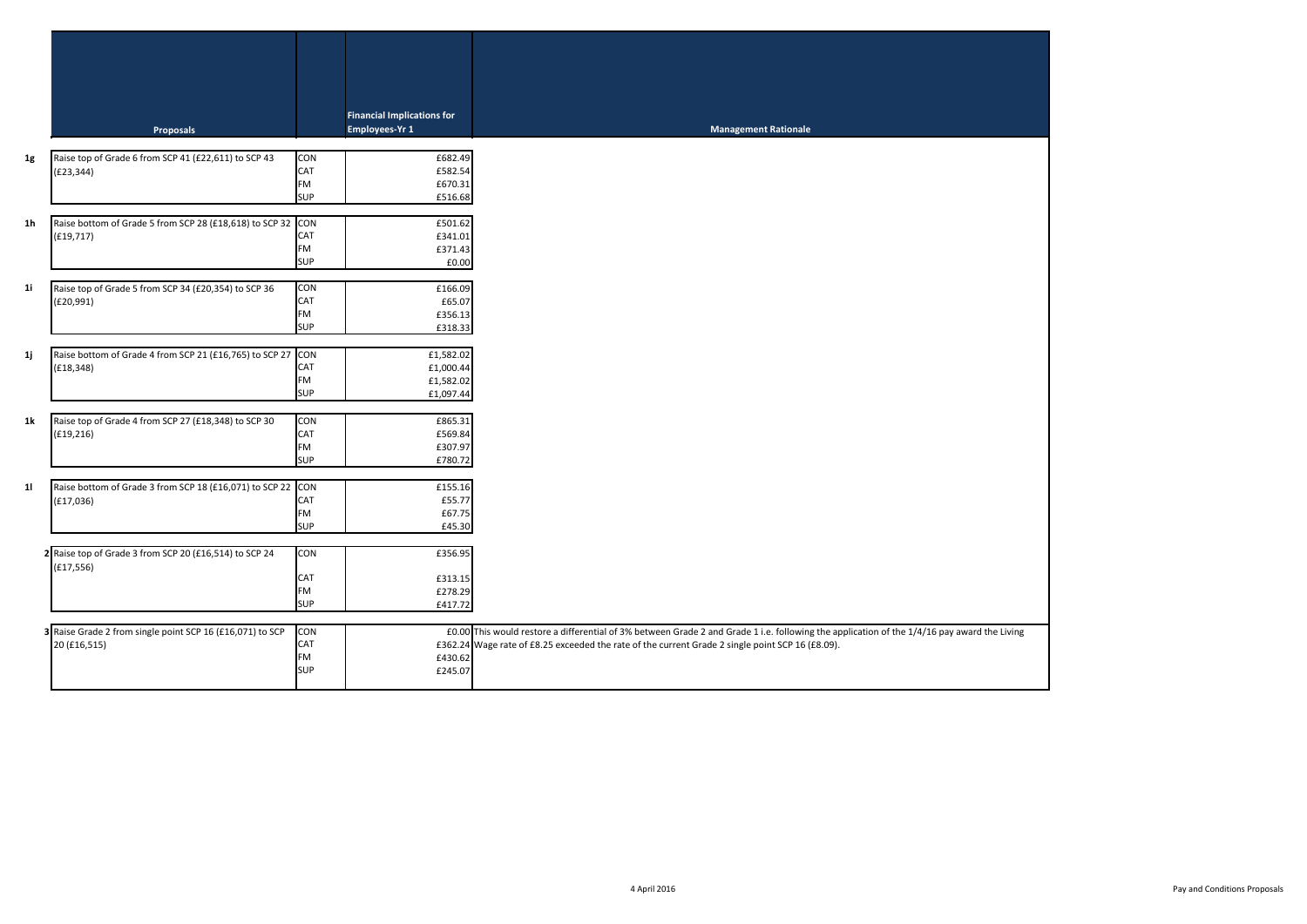| <b>Proposals</b>                                                                                            |                  | <b>Financial Implications for</b><br>Employees-Yr 1 | <b>Management Rationale</b>                                                                                                                                                                                                                                                                  |
|-------------------------------------------------------------------------------------------------------------|------------------|-----------------------------------------------------|----------------------------------------------------------------------------------------------------------------------------------------------------------------------------------------------------------------------------------------------------------------------------------------------|
|                                                                                                             |                  |                                                     |                                                                                                                                                                                                                                                                                              |
| <sup>4</sup> Introduce New Job/Grade of Roadworker 3-5                                                      |                  |                                                     | Would give managers greater flexibility to recognise and retain those employees considered to possess the skills sets of most value to the<br>business. Placing and advancement would be authorised only by the Unit Head with the agreement of the HR Manager (to avoid equal pay<br>risk). |
| Introduce a split RW 3-5 Grade. Progression would be in                                                     |                  |                                                     |                                                                                                                                                                                                                                                                                              |
| accordance with a written career grade structure and                                                        |                  |                                                     |                                                                                                                                                                                                                                                                                              |
| formal procedure to regulate access to training and                                                         |                  |                                                     |                                                                                                                                                                                                                                                                                              |
| progression through the qualification bars.                                                                 |                  |                                                     |                                                                                                                                                                                                                                                                                              |
| (The drafting of this procedure is currently being                                                          |                  |                                                     |                                                                                                                                                                                                                                                                                              |
| progressed jointly by management and TU                                                                     |                  |                                                     |                                                                                                                                                                                                                                                                                              |
| representatives as a matter of priority).<br>Note                                                           |                  |                                                     |                                                                                                                                                                                                                                                                                              |
| 1: All employees currently on RW3 (who wish to do so)                                                       |                  |                                                     |                                                                                                                                                                                                                                                                                              |
| will progress to the RW4 element of the new grade upon                                                      |                  |                                                     |                                                                                                                                                                                                                                                                                              |
| achieving the required skills, qualifications and<br>experience.<br>Note 2: There is an inital              |                  |                                                     |                                                                                                                                                                                                                                                                                              |
| commitment to increase the number of posts within the                                                       |                  |                                                     |                                                                                                                                                                                                                                                                                              |
|                                                                                                             |                  |                                                     |                                                                                                                                                                                                                                                                                              |
| RW5 element of the new grade by a minimum of 20%.                                                           |                  |                                                     |                                                                                                                                                                                                                                                                                              |
| Note 3: A report will be presented to the Joint<br>Negotiating Forum (JNF) on an annual basis detailing the |                  |                                                     |                                                                                                                                                                                                                                                                                              |
| numbers who have progressed through the new RW 3-5                                                          |                  |                                                     |                                                                                                                                                                                                                                                                                              |
| grade.                                                                                                      |                  |                                                     |                                                                                                                                                                                                                                                                                              |
|                                                                                                             |                  |                                                     |                                                                                                                                                                                                                                                                                              |
| <sup>5</sup> Reduce Overtime Enhancements for Grades 9                                                      | CON              |                                                     | This would go some way to funding the basic pay increases resulting from the proposed revision to the pay structure. The increase in                                                                                                                                                         |
| and below<br>Overtime premiums - reduce from 1.5 to 1.3 for Grades 9 CAT                                    |                  |                                                     | basic pay would ensure greater consistency in pays rather than the often quite pronounced peaks and troughs that are currently<br>experienced depending on the weather etc.                                                                                                                  |
| and below.                                                                                                  |                  |                                                     |                                                                                                                                                                                                                                                                                              |
|                                                                                                             | FM<br><b>SUP</b> |                                                     |                                                                                                                                                                                                                                                                                              |
|                                                                                                             |                  |                                                     |                                                                                                                                                                                                                                                                                              |
| <sup>6</sup> Remove TOIL                                                                                    |                  |                                                     | TOIL was only formally introduced as part of the Single Status pay and conditions package to offer an option for office based employees                                                                                                                                                      |
| Remove TOIL as an option for overtime remuneration                                                          |                  |                                                     | where paid overtime was not affordable. Given that we subsequently introduced a 'flexi-time' system for office based employees TOIL<br>should be discontinued entirely as it is problematic to manage for front line employees.                                                              |
|                                                                                                             |                  |                                                     |                                                                                                                                                                                                                                                                                              |
|                                                                                                             |                  |                                                     |                                                                                                                                                                                                                                                                                              |
|                                                                                                             |                  |                                                     |                                                                                                                                                                                                                                                                                              |
| Accelerated Incremental Advancement                                                                         |                  |                                                     | Enables TC to retain talented individuals and tangibly recognise their value to TC. This would be carefully managed and monitored given<br>the degree of subjectivity regarding who should progress by this means and with what justification. Accelerated advancement would                 |
| Accelerated advancement within grades to reflect<br>individual capability/value                             |                  |                                                     | require the approval of the relevant CMT member following consultation with the HR Manager (to avoid equalities risks).                                                                                                                                                                      |
|                                                                                                             |                  |                                                     |                                                                                                                                                                                                                                                                                              |
|                                                                                                             |                  |                                                     |                                                                                                                                                                                                                                                                                              |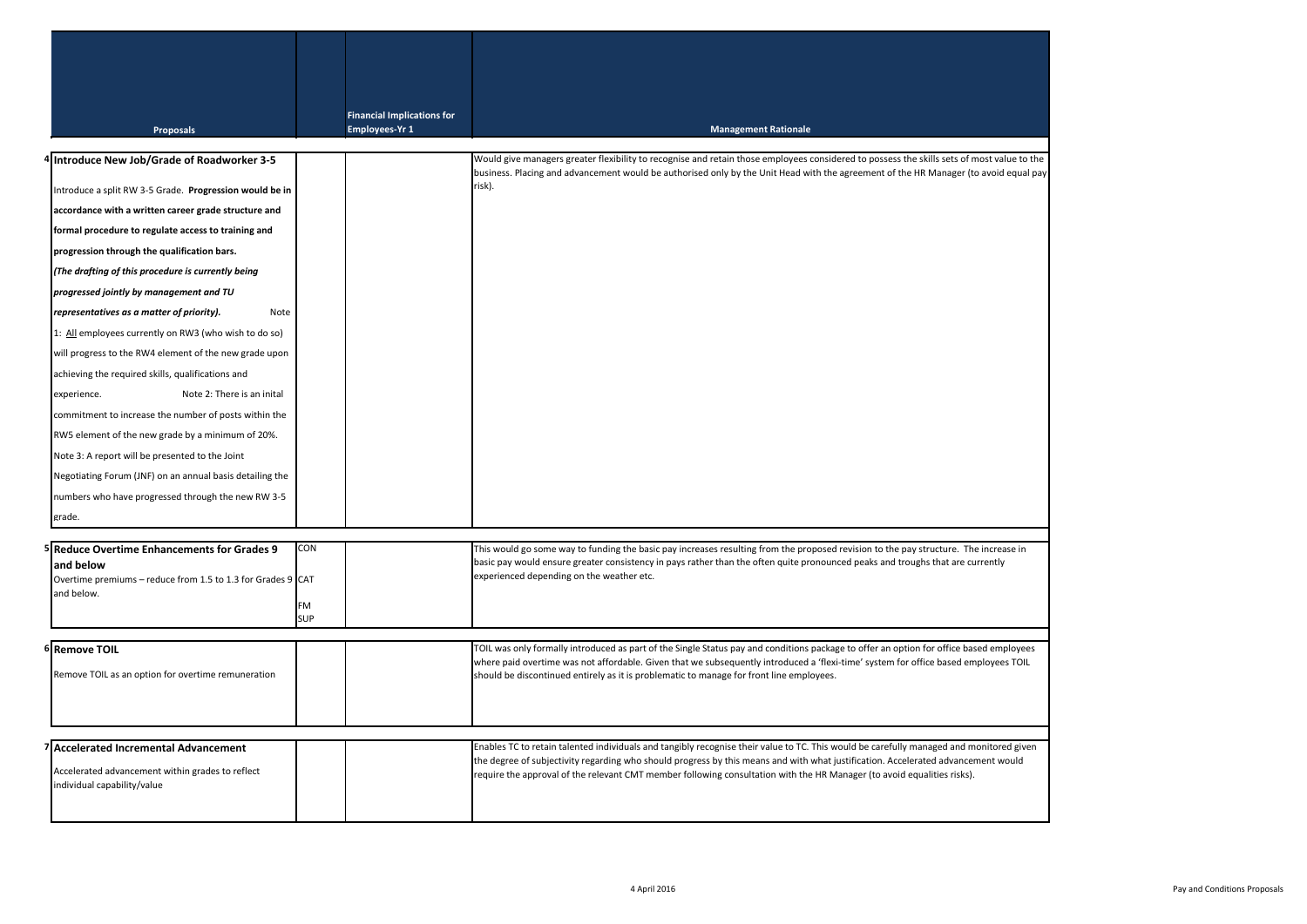| Proposals<br>8 Pay Protection                                                                                                                                                                                                                                                                                                                                       |                                       | <b>Financial Implications for</b><br>Employees-Yr 1 | <b>Management Rationale</b><br>Ensures that TC is only paying the grade which is commensurate to the value of the job. Also affords the employee in detriment a period                                                                                                     |
|---------------------------------------------------------------------------------------------------------------------------------------------------------------------------------------------------------------------------------------------------------------------------------------------------------------------------------------------------------------------|---------------------------------------|-----------------------------------------------------|----------------------------------------------------------------------------------------------------------------------------------------------------------------------------------------------------------------------------------------------------------------------------|
| Personal pay protection - introduce cash conserved<br>personal protection of pay rate for 3 years for any<br>employee whose job is downgraded as a result of a re-<br>evaluation.                                                                                                                                                                                   |                                       |                                                     | on protected pay whilst they seek (if they wish) another job (ideally within TC) at their previous grade before the end of their pay<br>protection.                                                                                                                        |
| <sup>9</sup> Increase Night Working Allowance<br>Increase Night Working Allowance:<br><b>Currently fixed</b><br>rate of £16.84 for Sun-Thurs or £33.67 for Fri/Sat/Phols.<br>Increase to a fixed rate of £20 for Sun-Thurs or £40 for<br>Fri/Sat/Phols.<br>To qualify for night working payments the shift must<br>include, or start, within the period 10pm - 5am. | CON<br>CAT<br><b>FM</b><br><b>SUP</b> |                                                     | Our competitors apparently pay more for night working. Increased enhancement to hourly rates would also make it easier to induce<br>employees to carry out non-contractual overtime.                                                                                       |
| 10 Change of 'Pay Week' for Construction front line<br>employees<br>Pay week (Construction) - change from Thurs - Wed to<br>Mon-Sun.                                                                                                                                                                                                                                |                                       |                                                     | The pay week for Construction front line employees should be revised to Monday to Friday as there appears to be an absence of any<br>rationale for the current arrangements, which are of no benefit to employees and render payroll processing unnecessarily problematic. |
| 11 Removal of Afternoon Personal Break<br>Personal breaks - remove afternoon break for all<br>employees. No statutory requirement to provide such<br>breaks - with the advent of Time and Attendance (flexi-<br>time) office based employees could continue to have<br>their afternoon breaks by clocking out/clocking back in at<br>the end of their break.        |                                       |                                                     | This would remove the ongoing operational management difficulties within Construction arising from the current contractual obligations<br>for all employees to have an afternoon personal break.                                                                           |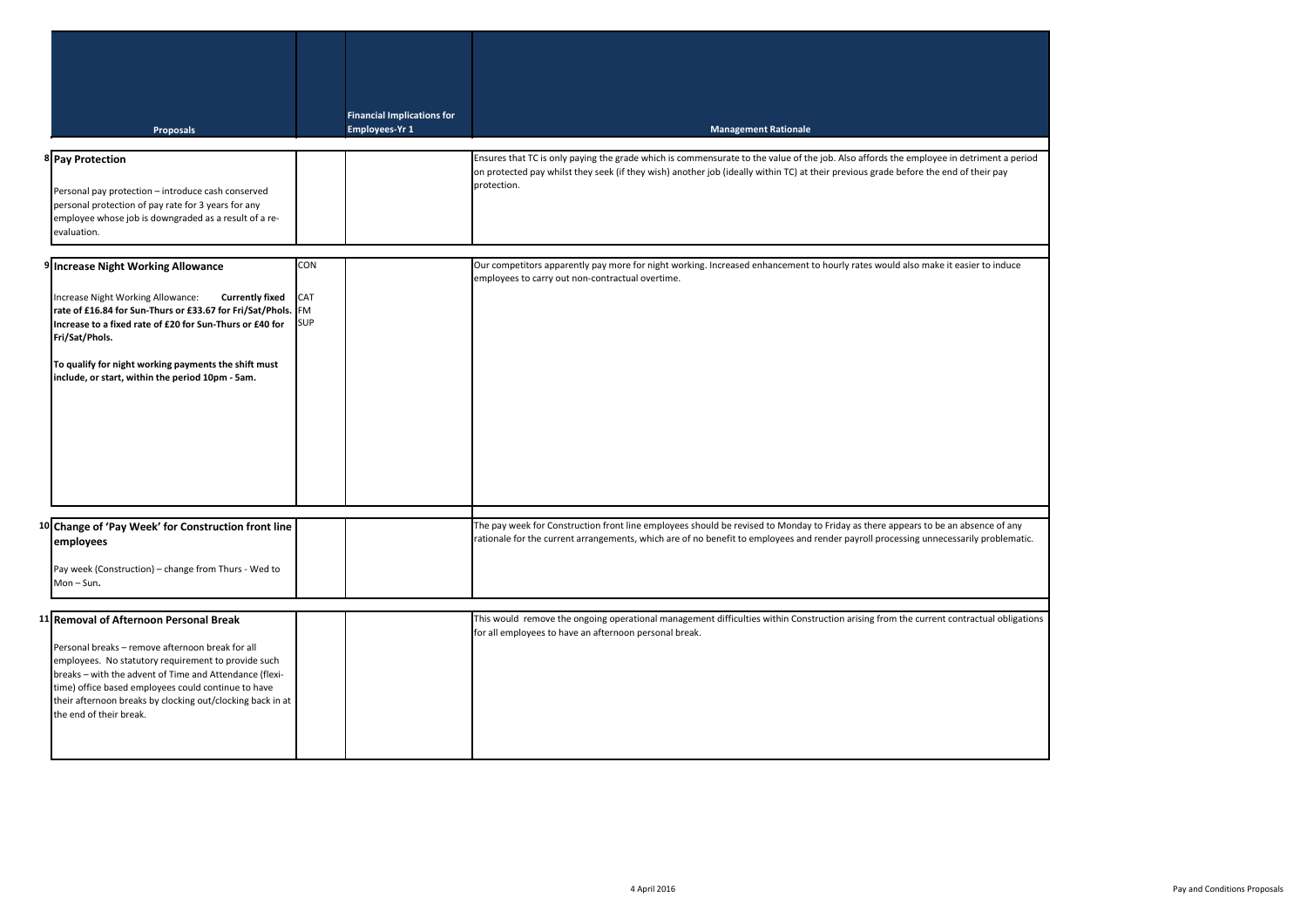| Proposals                                                                                                                                                                                                                                                                                                                                                                                                                                                                 |                                       | <b>Financial Implications for</b><br><b>Employees-Yr 1</b> | <b>Management Rationale</b>                                                                                                                                                                                                                                                                                                                                                                                                                                                                                                                                                                               |
|---------------------------------------------------------------------------------------------------------------------------------------------------------------------------------------------------------------------------------------------------------------------------------------------------------------------------------------------------------------------------------------------------------------------------------------------------------------------------|---------------------------------------|------------------------------------------------------------|-----------------------------------------------------------------------------------------------------------------------------------------------------------------------------------------------------------------------------------------------------------------------------------------------------------------------------------------------------------------------------------------------------------------------------------------------------------------------------------------------------------------------------------------------------------------------------------------------------------|
| 12 Introduce Probationary Periods<br>Introduce formal policy on probationary periods. The<br>probationary period will be 6 months for all external<br>appointments.                                                                                                                                                                                                                                                                                                       |                                       |                                                            | In the current climate there is no place for 'passengers' - unfair on colleagues and detrimental to the business. Probationary periods<br>recognise that most recruitment methods are flawed and give no guarantee of the right appointment - specified probationary periods<br>would make the position clear to managers and recruits. Also fairer to new recruits as they come in with their 'eyes open' - at present all<br>new recruits are in reality working a 'probationary period'. It is more open and transparent to state this explicitly and to manage<br>probationary periods more formally. |
| 13 Working day/week<br>Extend Tayside Contracts' definition of a working day and<br>a working week from 6am-8pm Mon-Fri to 5am - 10pm,<br>Mon - Sun. There will no longer be enhancements for<br>working during what is currently defined as 'unsocial<br>hours'.                                                                                                                                                                                                         | <b>CON</b><br>CAT<br>FM<br><b>SUP</b> |                                                            | This would be in keeping with our 'Adapting for Success' business plan theme and reflect the fact that TC is committed to providing<br>services when the customers want them and not only when the workforce is available. This would generate cost savings.                                                                                                                                                                                                                                                                                                                                              |
| 14 Change to Working Patterns<br>To incorporate into Tayside Contracts' written Terms<br>and Conditions of Employment an adaptability clause<br>which reflects our established informal practices. ie<br>where operationally required and with reasonable<br>notice and in consultation with HR and the relevant<br>Trade Union, an employee's working pattern may be<br>changed. (e.g. start/finish times, shift working, weekend<br>working etc.) on a temporary basis. |                                       |                                                            | Again, in keeping with TC's business plan theme 'Adapting for Success' and our desire to deliver our services when our customers<br>require them. This would not be a change to our current practices. However, setting down in writing our commitment to having an<br>adaptable workforce will hopefully help raise awarenesss amongst our workforce of our requirement to be adaptable to retain<br>current contracts and win new work.                                                                                                                                                                 |